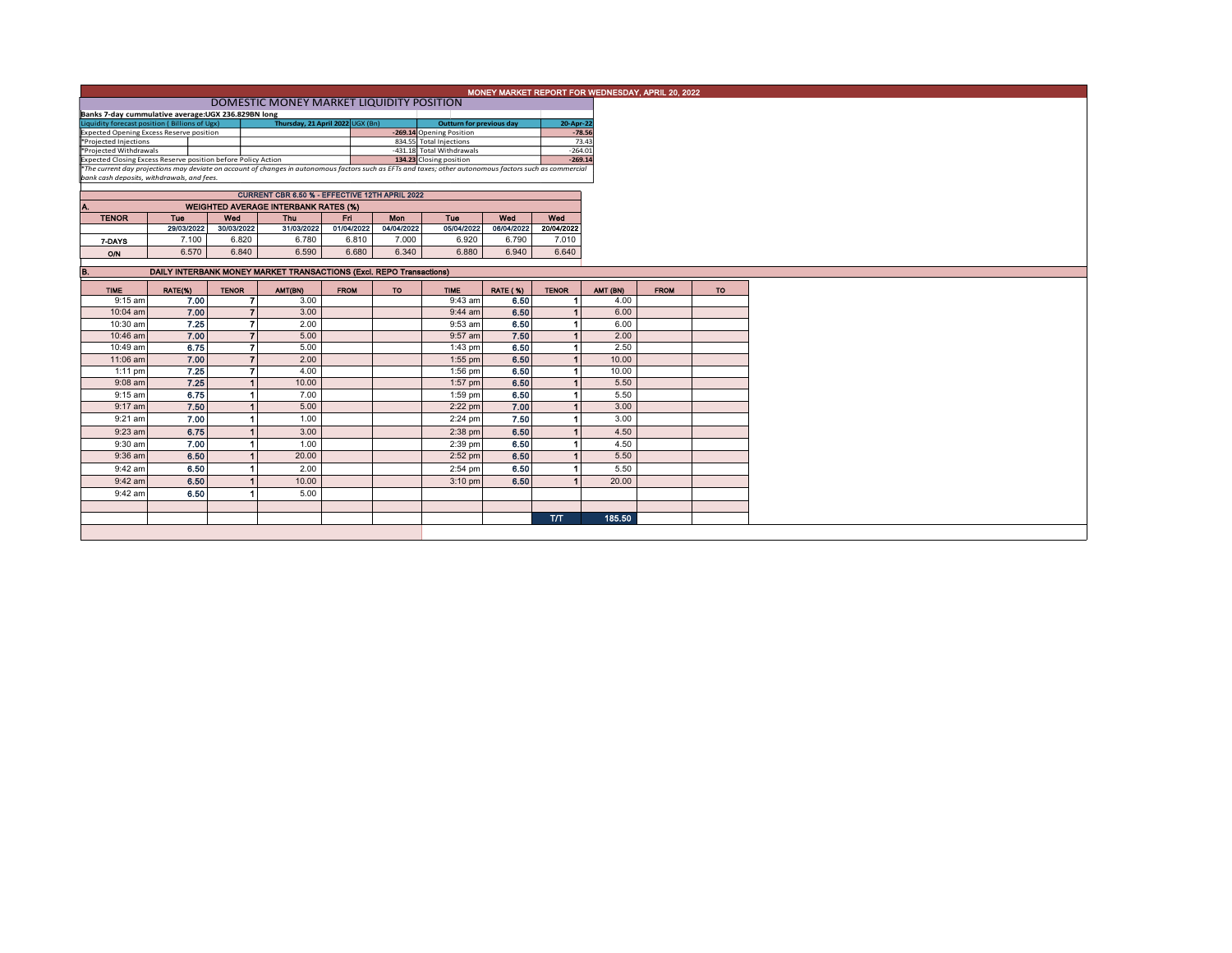| C.                                                                                                                                                              |                                                                                       |                 | <b>CBR AND THE 7- DAY WAR INTERBANK RATES</b>                                                  |                     |                                                                                                                                   |                                          |                  |                |             |                |             |               |              |            |            |
|-----------------------------------------------------------------------------------------------------------------------------------------------------------------|---------------------------------------------------------------------------------------|-----------------|------------------------------------------------------------------------------------------------|---------------------|-----------------------------------------------------------------------------------------------------------------------------------|------------------------------------------|------------------|----------------|-------------|----------------|-------------|---------------|--------------|------------|------------|
| 9.500<br>9.000<br>8.500<br>8.000                                                                                                                                |                                                                                       |                 |                                                                                                |                     |                                                                                                                                   |                                          |                  |                |             |                |             |               |              |            |            |
| 7.500<br>7.000                                                                                                                                                  |                                                                                       |                 |                                                                                                |                     |                                                                                                                                   |                                          |                  |                |             |                |             |               |              |            |            |
| 6.500                                                                                                                                                           |                                                                                       |                 |                                                                                                |                     |                                                                                                                                   |                                          |                  |                |             |                |             |               |              |            |            |
| 6.000                                                                                                                                                           |                                                                                       |                 |                                                                                                |                     |                                                                                                                                   |                                          |                  |                |             |                |             |               |              |            |            |
| 5.500<br>5.000                                                                                                                                                  |                                                                                       |                 |                                                                                                |                     |                                                                                                                                   |                                          |                  |                |             |                |             |               |              |            |            |
| 4.500                                                                                                                                                           |                                                                                       |                 |                                                                                                |                     |                                                                                                                                   |                                          |                  |                |             |                |             |               |              |            |            |
| 4.000                                                                                                                                                           |                                                                                       |                 |                                                                                                |                     |                                                                                                                                   |                                          |                  |                |             |                |             |               |              |            |            |
|                                                                                                                                                                 | 01/04/2022<br>31/03/2022<br>04/04/2022                                                |                 |                                                                                                |                     | 05/04/2022                                                                                                                        | 06/04/2022                               | 07/04/2022       |                | 11/04/2022  | 12/04/2022     |             | 13/04/2022    | 14/04/2022   | 19/04/2022 | 20/04/2022 |
|                                                                                                                                                                 |                                                                                       |                 |                                                                                                |                     |                                                                                                                                   |                                          |                  |                |             |                |             |               |              |            |            |
|                                                                                                                                                                 |                                                                                       |                 |                                                                                                |                     |                                                                                                                                   |                                          |                  |                |             |                |             |               |              |            |            |
| • Overnight WAR -7-day WAR - CBR rate - Upper bound - Lower bound<br>D.<br>MONETARY POLICY OPERATIONS MATURITIES PROFILE: (21-APRIL- 2022 TO 08-DECEMBER- 2022) |                                                                                       |                 |                                                                                                |                     |                                                                                                                                   |                                          |                  |                |             |                |             |               |              |            |            |
| <b>DATE</b>                                                                                                                                                     | <b>THUR</b>                                                                           | <b>THUR</b>     | <b>THUR</b>                                                                                    | <b>THUR</b>         | <b>THUR</b>                                                                                                                       | <b>THUR</b>                              | <b>THUR</b>      | <b>THUR</b>    | <b>THUR</b> | <b>THUR</b>    | <b>THUR</b> | <b>THUR</b>   | <b>TOTAL</b> |            |            |
|                                                                                                                                                                 | 21-Apr-22                                                                             | 28-Apr-22       | 05-May-22                                                                                      | 12-May-22           | 26-May-22                                                                                                                         | 02-Jun-22                                | 09-Jun-22        | 07-Jul-22      | 04-Aug-22   | 18-Aug-22      | 10-Nov-22   | 08-Dec-22     |              |            |            |
| <b>REPO</b>                                                                                                                                                     | 575.56                                                                                | $\sim$          |                                                                                                | $\sim$              | $\overline{\phantom{a}}$                                                                                                          | $\overline{a}$                           | $\sim$           | $\omega$       |             | $\sim$         | $\sim$      | $\mathcal{L}$ | 575.56       |            |            |
| <b>REV REPO</b>                                                                                                                                                 | $\sim$                                                                                | $\sim$          | $\sim$                                                                                         | $\sim$              | $\sim$                                                                                                                            | $\sim$                                   | $\sim$           | $\sim$         | $\sim$      | $\sim$         | $\sim$      | $\sim$        | in 1919.     |            |            |
| <b>BOU BILL/DEPO A</b>                                                                                                                                          | $\sim$                                                                                | 82.22           | 537.46                                                                                         | 16.10               | 20.30                                                                                                                             | 10.00                                    | 215.03           | 48.05          | 33.00       | 26.60          | 15.00       | 22.13         | 1,025.89     |            |            |
| <b>TOTALS</b>                                                                                                                                                   | 575.56                                                                                | 82.22           | 537.46                                                                                         | 16.10               | 20.30                                                                                                                             | 10.00                                    | 215.03           | 48.05          | 33.00       | 26.60          | 15.00       | 22.13         | 1,601.45     |            |            |
|                                                                                                                                                                 |                                                                                       |                 | Total O/S Deposit Auction & BOU Bill balances held by BOU up to 08 December 2022: UGX 1,026 BN |                     |                                                                                                                                   |                                          |                  |                |             |                |             |               |              |            |            |
|                                                                                                                                                                 | (EI) STOCK OF TREASURY SECURITIES                                                     |                 | Total O/S Repo, Reverse Repo, BOU Bill balances held by BOU: UGX 1,601 BN                      |                     | EID                                                                                                                               | <b>MONETARY POLICY MARKET OPERATIONS</b> |                  |                |             |                |             |               |              |            |            |
|                                                                                                                                                                 |                                                                                       |                 |                                                                                                |                     |                                                                                                                                   |                                          |                  |                |             |                |             |               |              |            |            |
|                                                                                                                                                                 | LAST TBIILS ISSUE DATE: 13-APRIL-2022<br>On-the-run O/S T-BILL STOCKs (Bns-UGX)       |                 | 5.875.96                                                                                       | 21/04/2022          | (VERTICAL REPOS, REV-REPOS & BOU BILL)<br><b>AMOUNT</b><br><b>TENOR</b><br>OMO<br><b>ISSUE DATE</b><br><b>WAR</b><br><b>RANGE</b> |                                          |                  |                |             |                |             |               |              |            |            |
|                                                                                                                                                                 | On-the-run O/S T-BONDSTOCKs(Bns-UGX)                                                  |                 | 21,478.21                                                                                      | 21/04/2022 BOU BILL |                                                                                                                                   | 10-Mar                                   | 21.09            | 6.906          |             | 28             |             |               |              |            |            |
|                                                                                                                                                                 | TOTAL TBILL & TBOND STOCK- UGX                                                        |                 | 27,354.17                                                                                      |                     | <b>BOU BILL</b>                                                                                                                   | 10-Mar                                   | 326.83           | 7.149          |             | 56             |             |               |              |            |            |
| O/S=Outstanding                                                                                                                                                 |                                                                                       |                 |                                                                                                |                     | <b>BOU BILL</b>                                                                                                                   | 10-Mar                                   | 9.83             | 7.357          |             | 84             |             |               |              |            |            |
| <b>MATURITY</b>                                                                                                                                                 | <b>TOTAL STOCK</b>                                                                    | YTM (%)         | <b>CHANGE IN</b>                                                                               |                     | <b>REPO</b>                                                                                                                       | 10-Mar                                   | 287.50           | 6.500          |             |                |             |               |              |            |            |
|                                                                                                                                                                 | (BN UGX)                                                                              | AT CUT OFF*     | YTM (+/-)                                                                                      |                     | <b>REPO</b>                                                                                                                       | 11-Mar                                   | 180.00           | 6.500          |             | 6              |             |               |              |            |            |
| 91                                                                                                                                                              | 105.11                                                                                | 6.601           | 0.100                                                                                          |                     | <b>REPO</b>                                                                                                                       | 14-Mar                                   | 87.00            | 6.500          |             | 3              |             |               |              |            |            |
| 182<br>364                                                                                                                                                      | 378.19                                                                                | 8.489           | 0.357<br>$-0.410$                                                                              |                     | <b>REPO</b><br><b>REPO</b>                                                                                                        | 15-Mar<br>17-Mar                         | 270.00<br>168.00 | 6.500<br>6.500 |             | $\overline{2}$ |             |               |              |            |            |
| 2YR                                                                                                                                                             | 5,392.67<br>574.21                                                                    | 9.180<br>11.000 | 1.000                                                                                          |                     | <b>REPO</b>                                                                                                                       | 23-Mar                                   | 110.00           | 6.500          |             |                |             |               |              |            |            |
| 3YR                                                                                                                                                             | $\sim$                                                                                | 12.090          | $-1.010$                                                                                       |                     | <b>REPO</b>                                                                                                                       | 28-Mar                                   | 496.00           | 6.500          |             | 3              |             |               |              |            |            |
| 5YR                                                                                                                                                             | 1.119.91                                                                              | 14.390          | 1.390                                                                                          |                     | <b>REPO</b>                                                                                                                       | 29-Mar                                   | 136.00           | 6.500          |             | $\mathcal{P}$  |             |               |              |            |            |
| 10YR                                                                                                                                                            | 10,518.68                                                                             | 14.000          | 0.261                                                                                          |                     | <b>REPO</b>                                                                                                                       | 30-Mar                                   | 300.90           | 6.500          |             |                |             |               |              |            |            |
| 15YR                                                                                                                                                            | 9,035.22                                                                              | 14.390          | $-1.510$                                                                                       |                     | <b>REPO</b>                                                                                                                       | 31-Mar                                   | 527.00           | 6.500          |             |                |             |               |              |            |            |
| 20YR                                                                                                                                                            | 230.19                                                                                | 15.900          | 0.400                                                                                          |                     | <b>BOU BILL</b>                                                                                                                   | 31-Mar                                   | 30.04            | 6.906          |             | 28             |             |               |              |            |            |
|                                                                                                                                                                 | Cut OFF is the lowest price/ highest yield that satisfies the auction awarded amount. |                 |                                                                                                |                     | <b>BOU BILL</b>                                                                                                                   | 31-Mar                                   | 20.08            | 7.103          |             | 56             |             |               |              |            |            |
|                                                                                                                                                                 |                                                                                       |                 |                                                                                                |                     | <b>BOU BILL</b>                                                                                                                   | 31-Mar                                   | 20.83            | 9.000          |             | 252            |             |               |              |            |            |
|                                                                                                                                                                 |                                                                                       |                 |                                                                                                |                     | <b>REPO</b>                                                                                                                       | 07-Apr                                   | 253.00           | 6.500          |             |                |             |               |              |            |            |
|                                                                                                                                                                 |                                                                                       |                 |                                                                                                |                     | REPO                                                                                                                              | 11-Apr                                   | 383.00           | 6.500          |             | 3              |             |               |              |            |            |
|                                                                                                                                                                 |                                                                                       |                 |                                                                                                |                     | <b>REPO</b>                                                                                                                       | 14-Apr                                   | 393.00           | 6.500          |             | $\overline{7}$ |             |               |              |            |            |
|                                                                                                                                                                 |                                                                                       |                 |                                                                                                |                     | <b>BOU BILL</b><br><b>BOU BILL</b>                                                                                                | 14-Apr                                   | 5.98<br>212.71   | 7.104<br>7.109 |             | 28<br>56       |             |               |              |            |            |
|                                                                                                                                                                 |                                                                                       |                 |                                                                                                |                     | <b>BOU BILL</b>                                                                                                                   | 14-Apr<br>14-Apr                         | 47.25            | 7.357          |             | 84             |             |               |              |            |            |
|                                                                                                                                                                 |                                                                                       |                 |                                                                                                |                     | <b>REPO</b>                                                                                                                       | 19-Apr                                   | 182.00           | 6.500          |             | $\overline{2}$ |             |               |              |            |            |
|                                                                                                                                                                 |                                                                                       |                 |                                                                                                |                     |                                                                                                                                   | WAR-Weighted Average Rate                |                  |                |             |                |             |               |              |            |            |